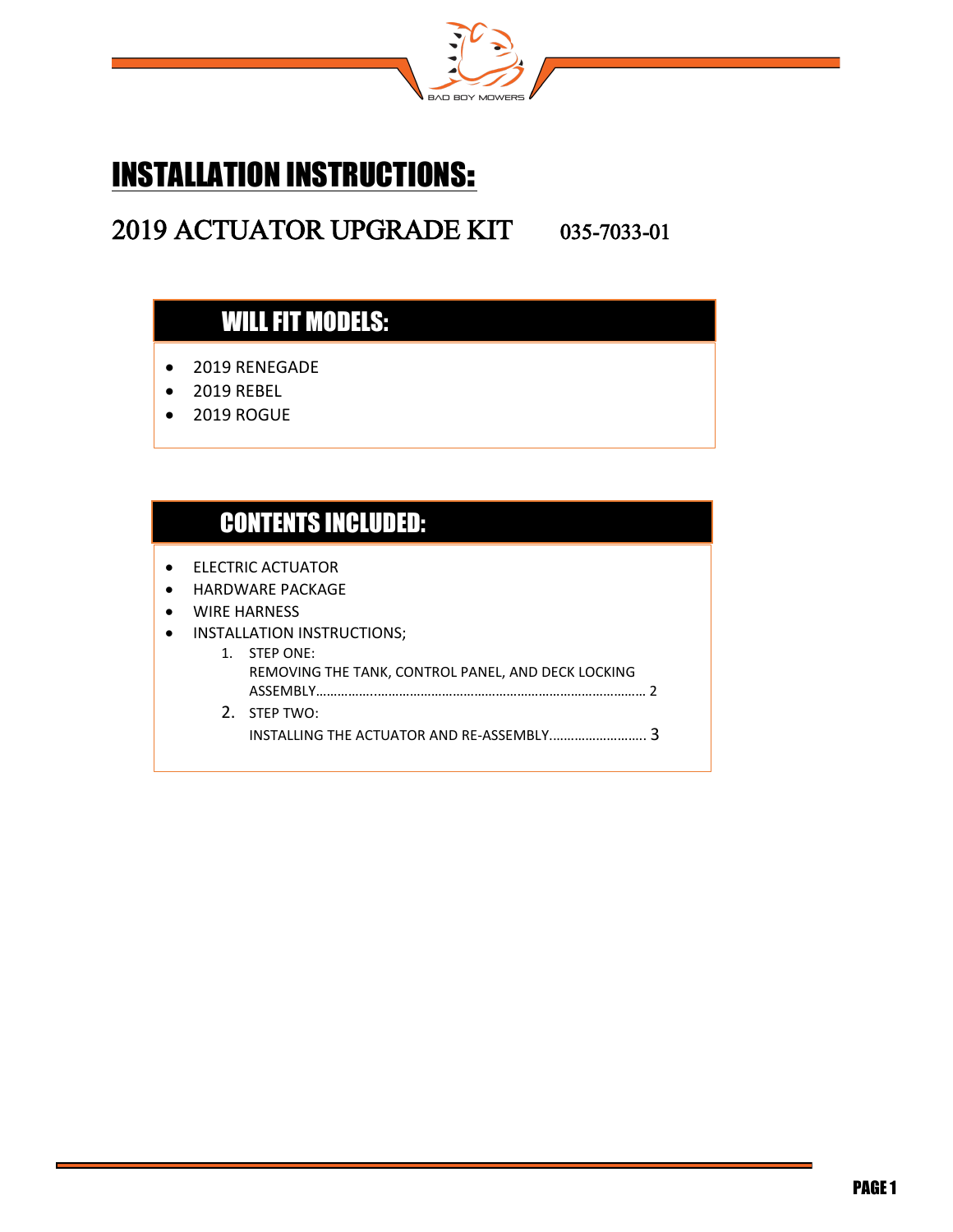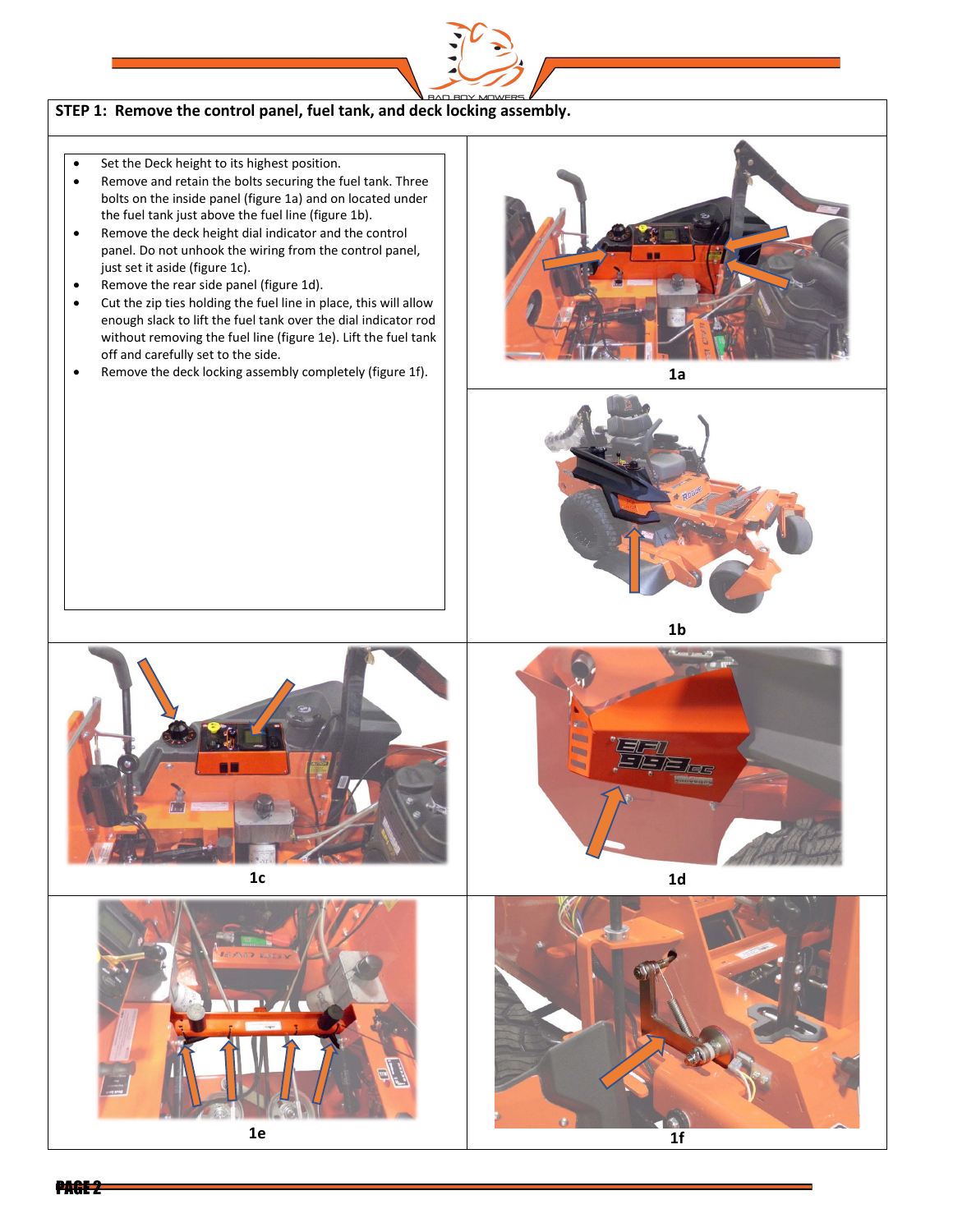

#### **STEP 2: Install the Actuator.**

- Install the actuator exactly as shown (figure 2a). Be sure that the front bolt is inserted from the top and the flanged lock nut is on the bottom. Do not overtighten the bolts. They should be snug enough to not wiggle but loose enough to spin freely.
- Remove one of the hole plugs in the side of the control panel and replace it with the provided up/down switch (figure 2b).
- Unplug the ignition plug from the control panel and connect it to the corresponding plug on the provided harness. Match the harness plug back into the ignition switch. Match all other corresponding plugs with the mates indicated in the illustration below (figures 2c or 2d, according to your model).
- Once wired, turn on the key switch and check direction. If the actuator moves in the wrong direction, turn the up/down switch around. Once complete, extend the actuator to the end of the slot to check operation.

NOTE: Pressure on the actuator arm should be maintained during operation.

• Re-assemble the fuel tank, control panel, height indicator, and rear panel. Also, be sure to secure the fuel lines using the provided zip ties (figure 1e).



**2a**



**2b**